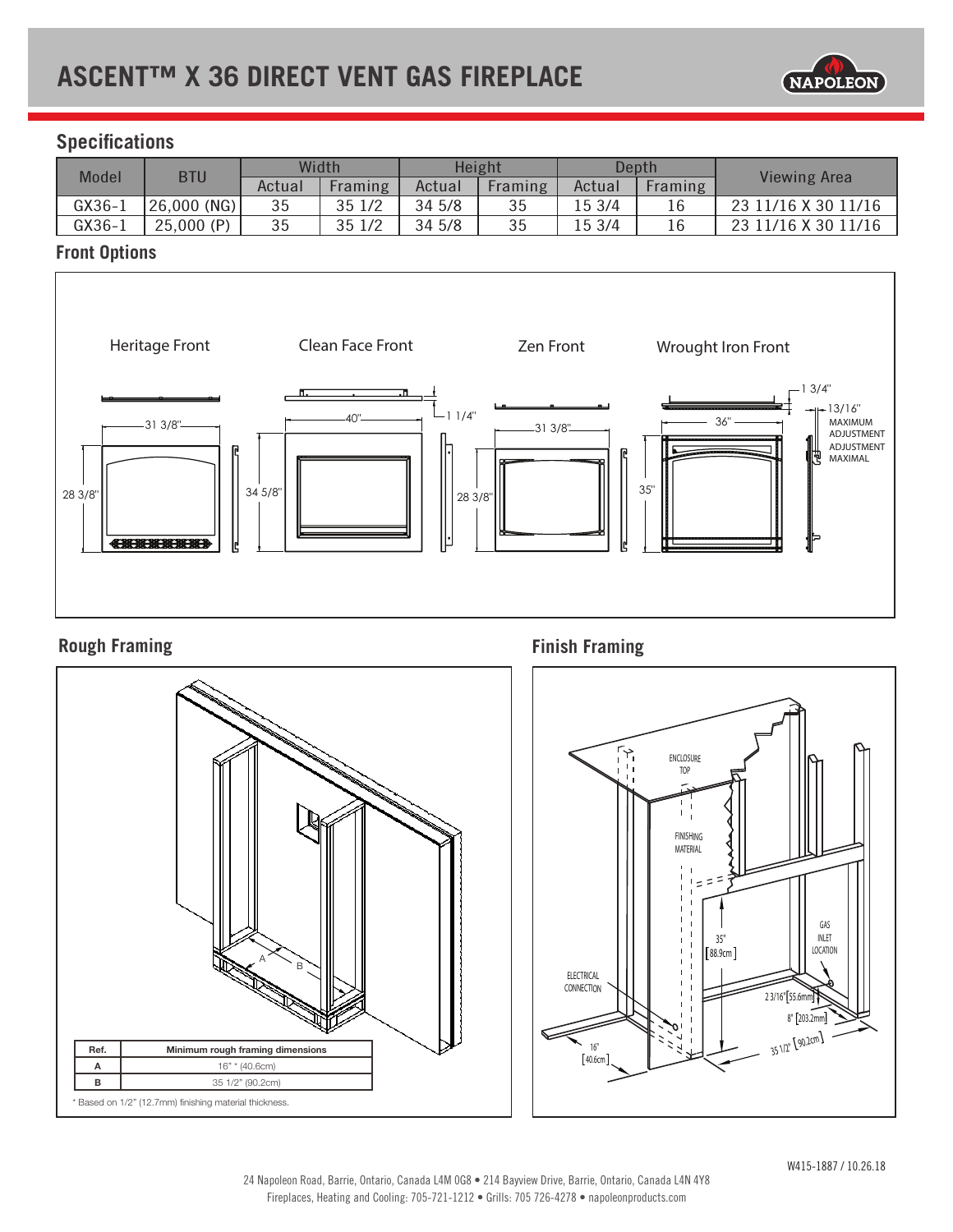

**Product information provided is not complete and is subject to change without notice. Please consult the installation manual for the most up to date installation information.**

#### **Dimensions**



#### **Wall Penetration**



#### **Combustible Mantel Clearances Appliance Location**





24 Napoleon Road, Barrie, Ontario, Canada L4M 0G8 • 214 Bayview Drive, Barrie, Ontario, Canada L4N 4Y8 Fireplaces, Heating and Cooling: 705-721-1212 • Grills: 705 726-4278 • napoleonproducts.com

W415-1887 / 10.26.18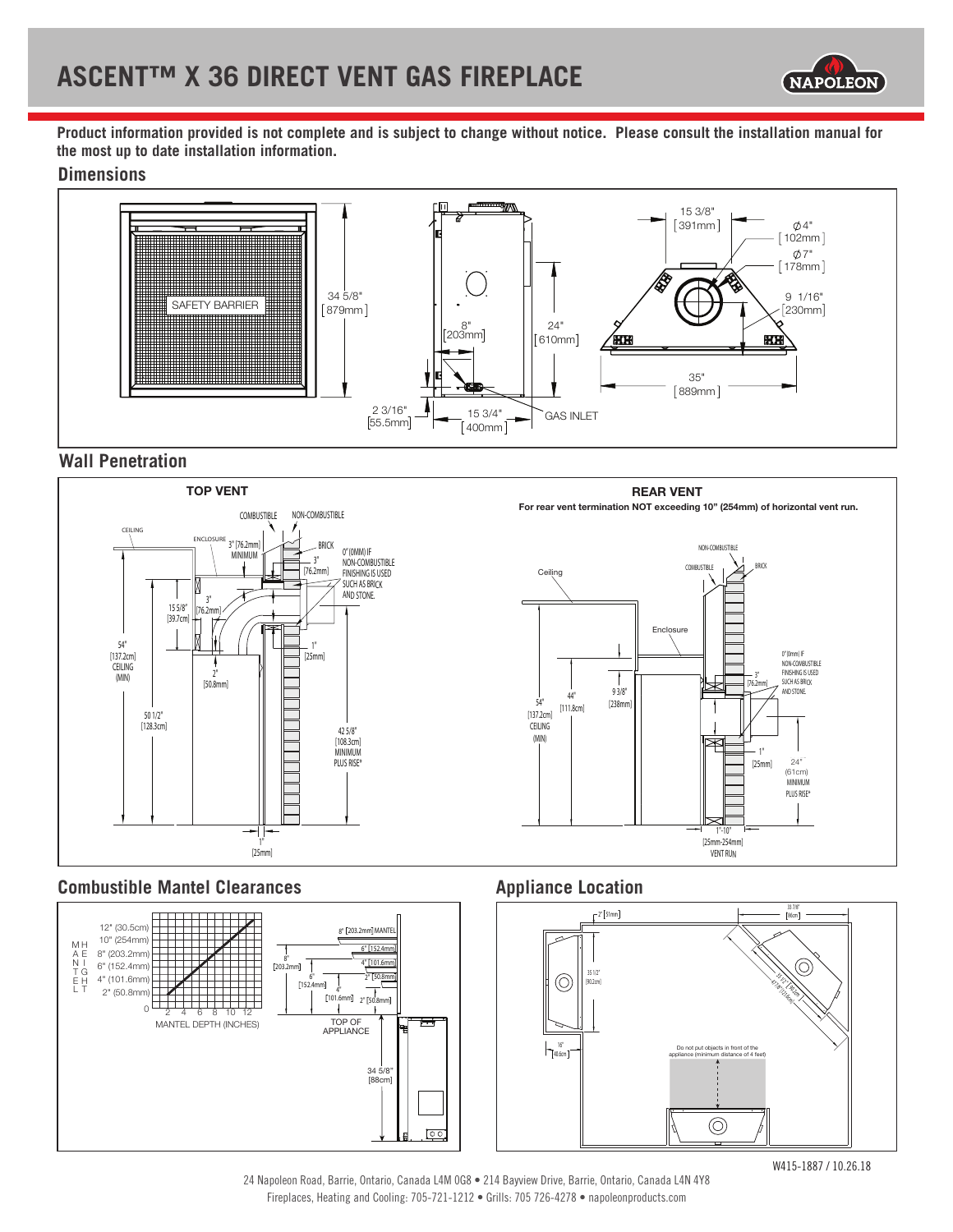

# **Spécifications**

| Modèle   | <b>BTU</b>  | Largeur |          | Hauteur |          | Profondeur |          | Dimensions de Vision |
|----------|-------------|---------|----------|---------|----------|------------|----------|----------------------|
|          |             | Réel    | Ossature | Réel    | Ossature | Réel       | Ossature |                      |
| GX36-1   | 26,000 (GN) | 35      | 35 1/2   | 34 5/8  |          | 15 3/4     | 16       | 23 11/16 X 30 11/16  |
| $GX36-1$ | 25,000(P)   | 35      | 35 1/2   | 34 5/8  | 35       | 15 3/4     |          | 23 11/16 X 30 11/16  |

### **Façades Décoratives**



# **Dégagements Minimaux d'Ossature**